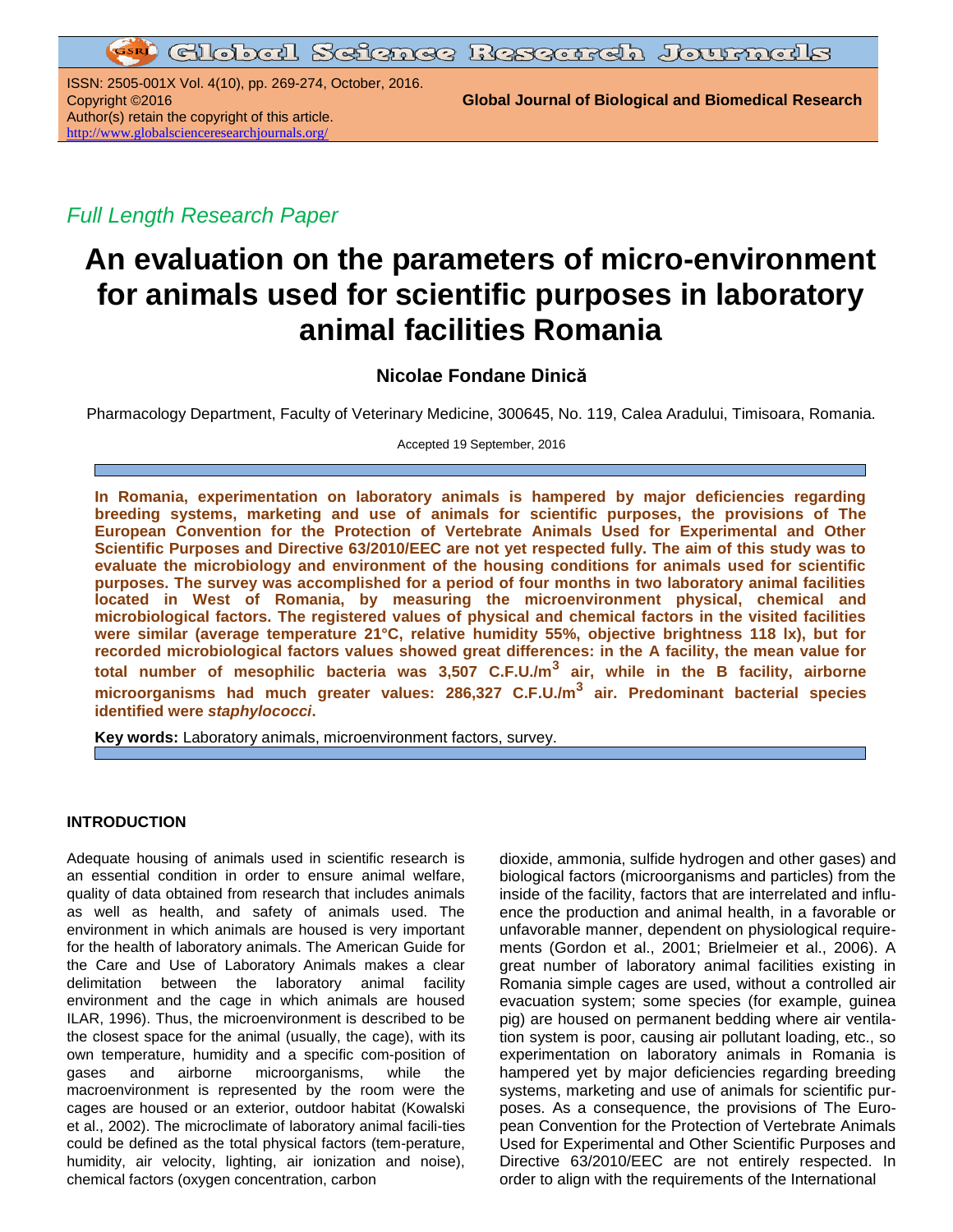Convention and respect the principles agreed in the European Union, researches should characterize the *status quo* of laboratory animal facilities and how animals are used in experiments, as a prerequisite for developing legislative and administrative measures, and to determine steps to be taken in the near future is needed. The aim of this study was to evaluate the main parameters of microenvironment for animals used for scientific purposes in two laboratory animal facilities from Romania.

# **MATERIALS AND METHODS**

# **Micro environmental factors measurements**

Micro environmental factors were measured during a four months period (February to May, 2010), in two laboratory animal facilities, labeled A and B. For the physical factors (temperature and humidity) a TESTO 435-2 multifunctional device (TESTO, Germany) was used. These parameters were separately determined in each room where mice and rats were housed. Illumination level was determined using a DT 8820 4 in 1 Multi-function Environment – Meter device (Nanjing T-Bota Scietech Instruments, China). Based on measurements made in several parts of the room, the objective brightness (OB) and a uniformity factor were calculated. Among chemical factors of microclimate, carbon dioxide was determined, using the multifunctional TESTO 435-2 device (TESTO, Germany).

The animals were under a circadian rhythm of 12:12, the lights were on at 07:00 h. Their diet was a normal diet for mice and rats. The bedding used was aspen chips.

#### **Particles and airborne microorganisms**

Among biological factors of microenvironment, particles and airborne microorganisms were measured. Dust particles were determined with Met One Model 2408 Laser Particle Counter device (Met One, USA). Measures were made in front of cages. 30 L of air were aspirated in 10 min.

#### **Air contamination level with bacteria and fungi**

Suction method of a known air volume and impact on culture media was used to retain germs, with a SAS SUPER 100 Microbial Air Sample device (International pbi S.p.A, Italia). The aspirated air volume was 50 L. We used correction tables and calculation formula, provided by SAS SUPER 100 device, to determine the number of bacteria in a cubic meter of air. The calculation formula was:

 $X = Pr x 1000 / V$ 

Where:  $V =$  volume of sampled air = 50 l of air; Pr = probable count obtained by positive hole correction;  $x =$  colony forming units per 1000 L  $(= 1 \text{ cubic metre})$  of air.

#### **Microbiological indicators**

Total mesophilic aerobic bacteria (TMB), staphylococci, coli forms and fungi were assessed USING common methods used in veterinary hygiene. The used culture media were nutritive agar for TMB, Chapman agar for staphylococci, Levine agar for coli forms and Sabouraud whit antibiotics agar for fungi (Decun et al., 2005).

# **RESULTS**

# **Micro environmental factors**

In facility A, were housed 80 mice and 230 rats in different rooms. Each conventional animal room had size of 2.50 x 2.00 m and height of 3.00 m. In facility B, same room, was housed 20 mice and 44 rats. Measurement places were identical for each facility: at one meter height from the floor surface for temperature and humidity, and at first, last and third level of the racks for animals, for lighting. In the first laboratory animal facility (A), both in mice and rats rooms, the mean temperature was 21°C, with low variations  $(\pm 0.3^{\circ}C)$ . Also, in the second facility (B), the mean temperature was 21°C. During cold seasons, with the help of electrical heating systems, air temperature was maintained at the recommended value by the European legislation. Analyzing temperature mean values recorded on daily charts from facilities A and B, was found to be around the same average value recorded during the measurements.

In both facilities, relative humidity was  $55 \pm 5\%$ . In facility A, relative humidity was maintained within acceptable limits, due to artificial ventilation system that eliminates the excess water vapor from the rooms were animals are maintained. In facility B, the exhaust ventilation system is represented by a centrally situated fan. In facility B, deter-minations measurements were made during spring sea-son, but in the cold ones, the ventilation system may not be sufficient, thus the air relative humidity could increase. In facility A, there is an artificial lighting, provided by two fluorescent lamps of 135 lux (lx) each. Light period is 12 h with alternating 12 h of darkness. In facility B, there are three windows, which provide natural light, and also a central situated fluorescent lamp. In facility A, the object-tive luminosity in mice room was about 118 lx, with the highest value (325 lx) for the cages situated on the supe-rior levels of racks and the lowest value (18 lx) for those situated on the lowest level of racks. In facility B, due to the natural light, objective luminosity was 420 lx, during daytime. The artificial light source (the fluorescent lamp) was utilized when the natural light is insufficient. The uniformity factor was about 1/2.6 in both facilities. In Table 1 is presented the average values for physic and chemical factors of environment measured in the two surveyed facilities.

In facility A, in the mice room, the average value for carbon dioxide concentration was of 620 ppm while in the rat's room, the average value was of 580 ppm. In facility B, the carbon dioxide concentration mean value was 552 ppm.

In rats room in facility A, the mean value of particles with a diameter between 10 and 20 µm was 232 particles/air cubic meter, before bedding change, this number rose to a mean value of 587 particle/cubic meter, and, after bedding change, the average value was about 75 particles/cubic meter. For particles with a diameter between 1 and 5 µm, the mean value was of 9,730 before bedding change,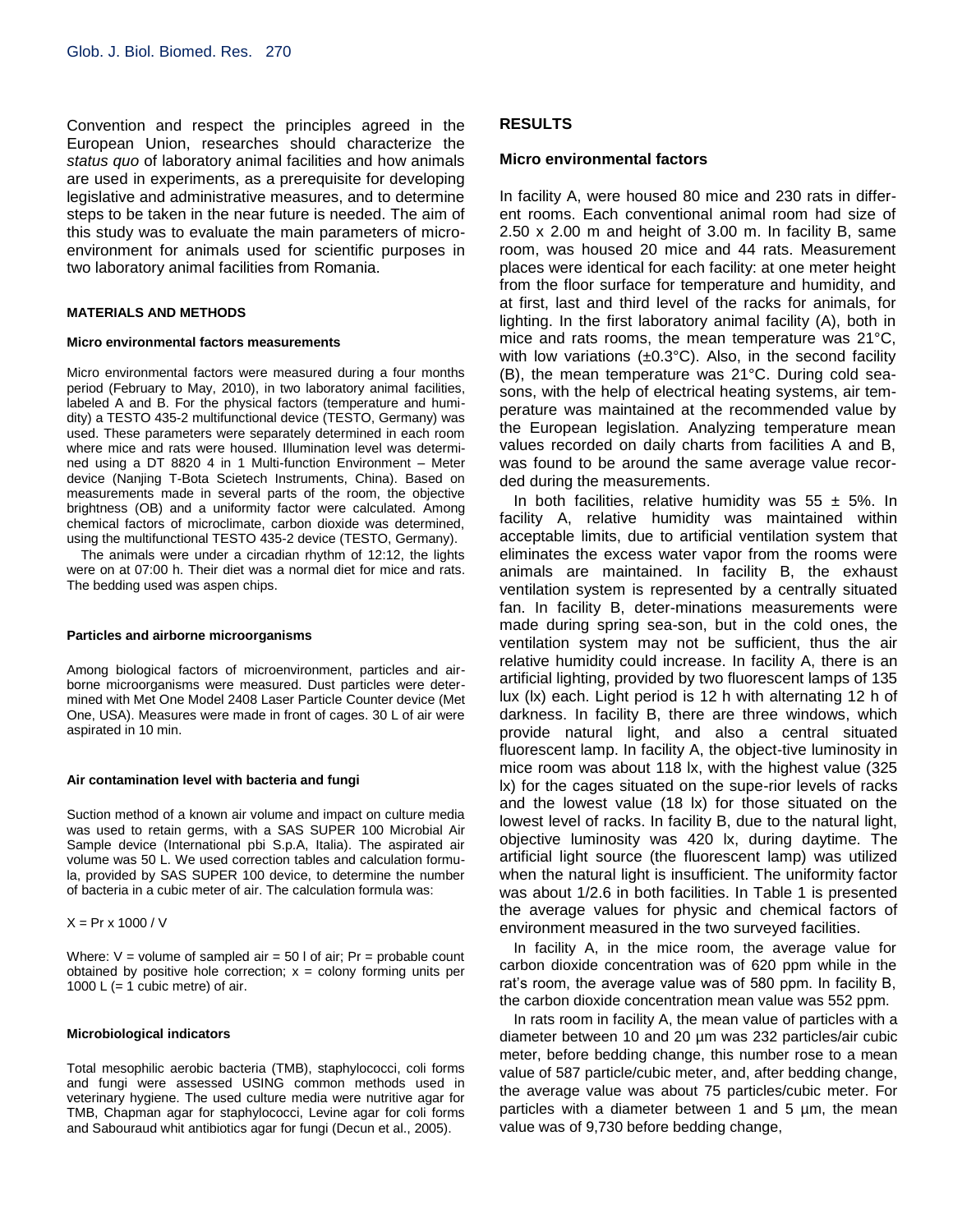**Table 1.** Average values for physical and chemical factors measured in the two laboratory animals' facilities.



■ Particle number during bedding change (particles/cubic meter)

■ Particle number after bedding change (particles/cubic meter)

**Figure 1.** Dynamic of airborne particles in rats in A facility.

during bedding change, this value rose to 35,000, and, few hours later, this number decrease to 6,670 (Figure 1).

In mice room in facility A, the means number of particles with a diameter between 10 and 20 µm was 82 particles/air cubic meter, before bedding change, this number rose to a mean value of 257 particle/cubic meter, and, after bedding change, the average value was about 64 particles/cubic meter. For particles with a diameter between 1 and 5 µm, the mean value was of 8,616 before bedding change, during bedding change, this value raised to 44,628 and, few hours later, this number decrease to 3,287 (Figure 2).

In facility A, the bedding change activities led to an increase of dust particles more than three times, but, after changing, the airborne particles number reduced considerably.

In facility B, a higher number of particles/air cubic meter was recorded. For particles with a diameter between 1 and5 µm, the particle number recorded before bedding change was 10,504, during bedding change, it rose to 53,303 and, after few hours, it reduced to 8,808 particles /air cubic meter. For bigger particles, with a diameter between 10 and 20 µm, the mean value was 637 particles before bedding change, 2,140 during bedding change,

and, after a while, the average value decreased to 421 particles/air cubic meter (Figure 3).

In facility A, before bedding change, TMB was 3,507 C.F.U/m<sup>3</sup> air (Table 2), from which staphylococci represented 51%, coli forms represented 3.0 to 6.7% and fungi about 2.5%.

In facility B, TMB was 286,327 CFU/m<sup>3</sup> air, with 20 to 25% staphylococci, 10% coli forms and 1% fungi.

## **DISCUSSION**

Synergistic relationship between environmental air temperature and relative humidity is important for growth and care of laboratory animals. Animal homeostasis is directly influenced by environmental air temperature. Increases or decreases of environmental temperature are stressors for animals, because it requires additional efforts to main-tain homeostasis. Temperatures from both facilities fall within the limits proposed by Directive 86/609/EEC Annex

II and the Directive 63/2010/EU of the European Parliament and the Council on protection of animals used for scientific purposes. European legislation stipulates air temperature between 20 and 25°C for laboratory animals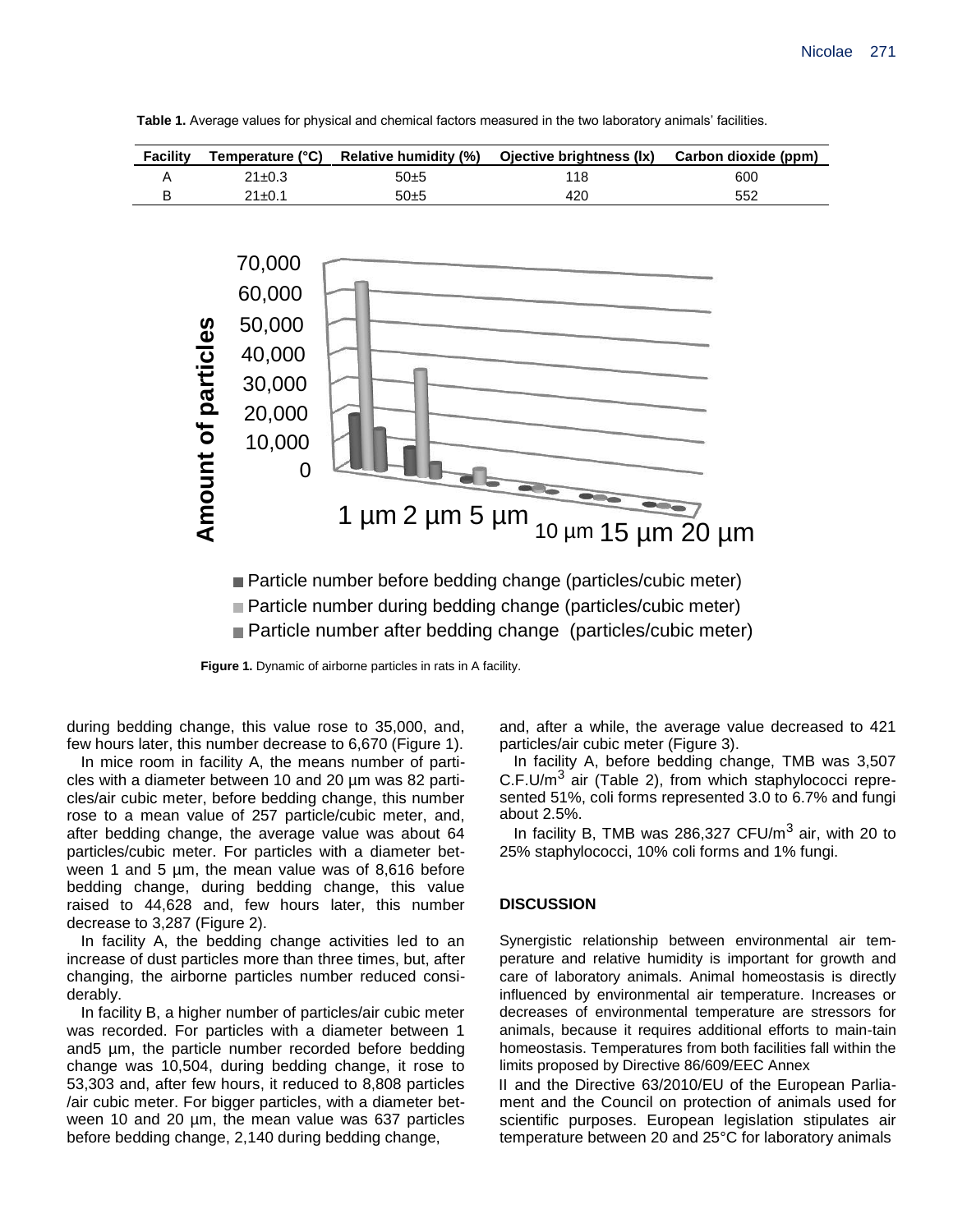

Particle number before bedding change (particles/cubic meter). Particle number during bedding change (particles/cubic meter) ■ Particle number after bedding change (particles/cubic meter)

**Figure 2.** Dynamic of airborne particles in mice in facility A.



**Figure 3**. Dynamic of airborne particles in B facility

(mice, rats, rabbits and guinea pigs). Also, air humidity is  $50 \pm 10\%$ .

Hydrolysis processes are accelerated in a facility room with high temperature and over 60% humidity. When environmental temperature rose to 2 to 3°C above the rats'

tolerance limits, in the first 50 min, clinical signs were observed: tachycardia, tachypnea, animal removes bedding. It was observed that rats' body temperature: 44.3 to 45.7°C (42.5°C environmental temperature) causes animal death in 63 to 132 min. Animal survival is reduced at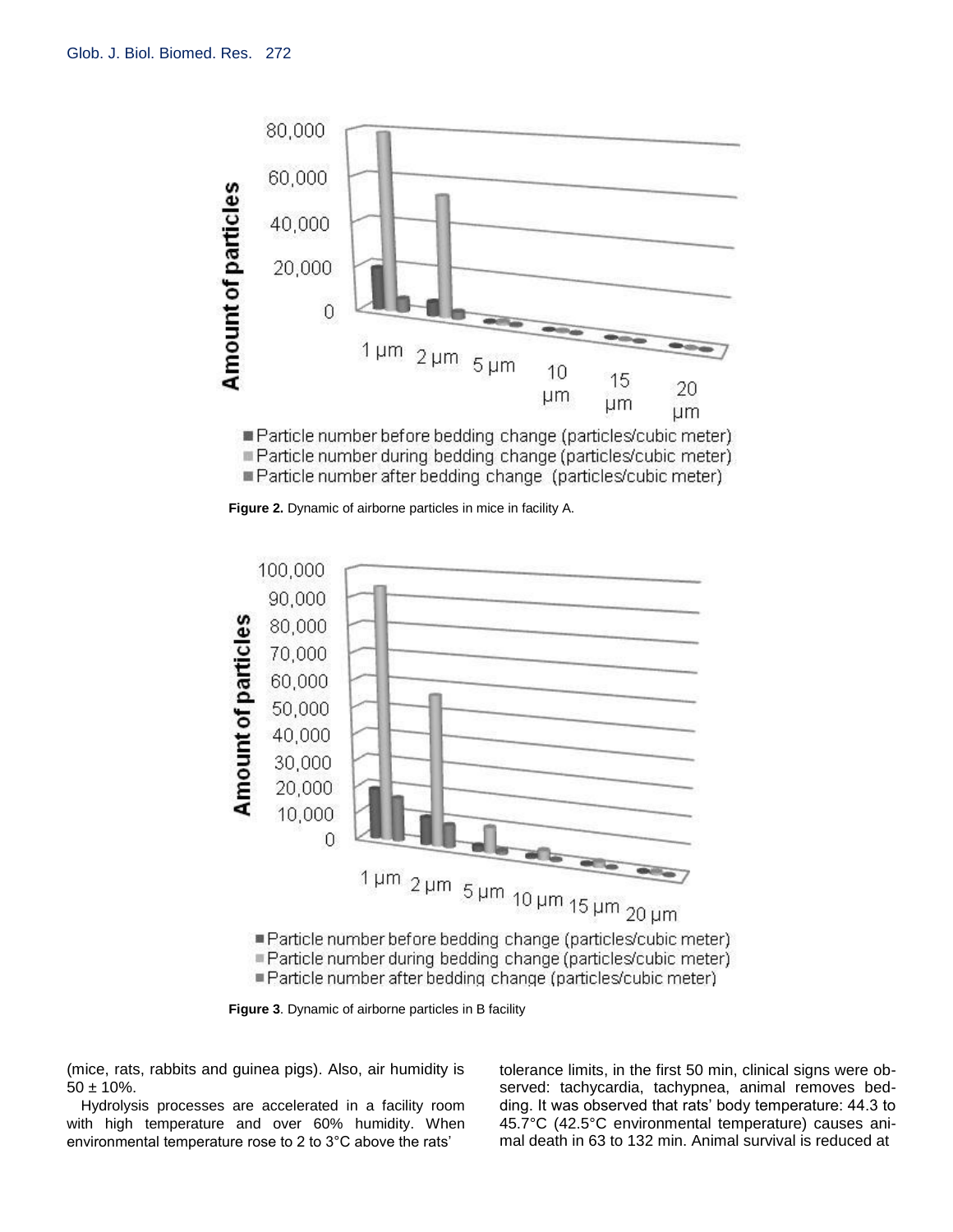temperatures below 0°C. In the first minutes after exposure to environmental temperatures of 0°C, animals tried to accommodate by reducing heart rate and respiratory rate, reducing floor space (Gordon, 1993).

Relative humidity variations are less important than temperature variations. A relative humidity below 40% increases the proportion of respiratory infections and skin lesions. High air humidity generates heat stress, increase ammonia concentrations (over 500 ppm) and decrease infection resistance.

Opposed to occupational hygiene, the veterinary hygiene does not impose regulatory limits regarding the lighting uniformity. The recommendation of the occupational hygiene for a static work is a uniformity factor of 1/4 to 1/8, and for a moving work, when necessary light has to be provided from multiple directions, a uniformity factor around 1/2 to 1/3 is recommended (Directive 86/609 /EEC). Castelhano-Carlos et al. (2009), showed that a light intensity higher than 572 lx inhibits social interaction of young Wistar rats. In bright light, normal behaviors, such as crunching, playing are inhibited. It is known that playful activity is a behavior that expresses the welfare of farm and laboratory animals. The same study shows that albino rats avoid white light intensity greater than 25 lx, preferring more a red light.

Considering carbon dioxide, we found that there is no indication in the European or the American Codes of Good Practice for rodents, with regards to the admitted maximum limit in laboratory animal facilities, but some authors suggest that the acceptable maximum limits for rodents should be identical with the maximal exposure limits for humans, which is eight hours work period, (5,000 ppm) (Ciudin, 2004). Other authors (Krohn and Hansen, 2000), considered that, for laboratory animals, this value should be reduced to half. In a laboratory animal facility, airborne particles represent a major source of allergens both for workers and animals. Animal health is a welfare indicator used both for farm and laboratory animals (Kaliste, 2002; 2004).

Considering ISO 14644-1:1999 classification of environment contamination according to airborne particles diameter, both animal laboratory facility belongs to level 7 (on a scale ranging from 1 to 9). This is equivalent to an environment well contaminated with particles, with allergenic potential to human and animals (ISO, 1999).

The recoded values for airborne microorganism are comparable with those obtained by Kaliste et al. (2004), during bedding change. However, these values, in B laboratory animal facility, are well below those reported from other animal facilities, such as poultry confinement buildings (36.000  $\pm$  7.400 C.F.U./m<sup>3</sup>) or swine buildings  $(20.000 \pm 60.000 \text{ C.F.U./m}^3$  (Carpenter et al., 1986a; Car-penter et al.,1986b). The concentration of viable fungi, 943 C.F.U./cubic meter before changing bedding in B facility, was like those reported in others studies (Kaliste et al., 2004). But in A facility, the mean value for TMB is lower.

Differences between the two studied laboratory animal facilities, regarding microbiological factors were recorded. The physical and chemical factors had similar values, the values recorded for particles and microorganisms showed significant differences, because of different facility equipment. Using bedding changing station in facility A and cages with their own ventilation, and also a ventilation system for each room, the dust particles number and airborne microorganisms decreased considerably. Values obtained for airborne microorganisms for facility A, proved good air quality, while in facility B, the lack of a proper ventilation system and the bedding change way led to an increased air germ load.

This study is important to Romanian researchers because it offers an image of facilities' conditions, laboratory animals' health and analyzes the used animal facilities deficiencies. We proposed, the use, in animal facilities, a separate room for each species, increasing bedding frequency (two times/week), cage with individual ventilation and surveillance animal laboratory health.

## **REFERENCES**

- Brielmeier M, Mahabir E, Needham J R, Lengger C, Wilhem P, Schmidt J. (2006). Microbiological monitoring of laboratory mice and biocontainment in individually ventilated cage: a field study*.* Laboratory Animals 40:247-260.
- Castelhano–Carlos M J, Baumas V (2009). The impact of light, noise, cage cleaning and in house transport on welfare and stress of laboratory rats Laboratory animals 43:311–327.
- Ciudin E (2004). Laboratory animals' biology (in Romanian). Alfa Press, Iasi, Romania pp. 3-72.
- Council Directive 86/609/EEC of 24 November (1986) on the approximation of laws, regulations and administrative provisions of the Member States regarding the protection of animals used for experimental and other scientific purposes. Official Journal of the European Union. L 358/1-29. http://eurlex.europa.eu/LexUriServ/LexUriServ.do?uri=OJ:L:1986:358:0001:00 28:EN:PDF
- Directive 2010/63/EU of the European Parliament and the Council of 22 September 2010 on the protection of animals used for scientific purposes. Official Journal of the European Union. L 276/33-79. http://eur-

lex.europa.eu/LexUriServ/LexUriServ.do?uri=OJ:L:2010:276:0033:00 79:en:PDF

- Decun M, Nichita I, Tibru I, Lazarescu C (2005). Handbook for animals and environmental hygiene (in Romanian). Mirton Press, Timisoara, Romania pp.9-78.
- Carpentera GA, Smithb WK, MacLarenb APC, Spackmanc D (1986a). Effect of internal air filtration on the performance of broilers and the aerial concentrations of dust and bacteria. Brit. Poultry Sci. 27:471- 480.
- Carpenter GA, Cooper A, Wheeler GE (1986b). The effect of air filtration on air hygiene and pig performance in early-weaner accommodation. Anim. Prod. 43**:**505-515.
- Gordon JC (1993. Temperature regulation in laboratory rodents, Ed. Cambridge University Press, UK.
- Gordon S, Fisher W S, Raymond HR (2001) Elimination of mouse allergens in the working environment. Assessment of individually ventilated cages systems and ventilated cabinets in the containment of mouse allergens. J. Allergy Clin. Imunol. 108(2):288-294.
- Institute of Laboratory Animal Resources (ILAR) (1996). National Research Council. Guide for care and use of laboratory animals. National Academy Press, Washington DC, 1996; 21-55, www.nap.edu/openbook.php?record\_id=5140)